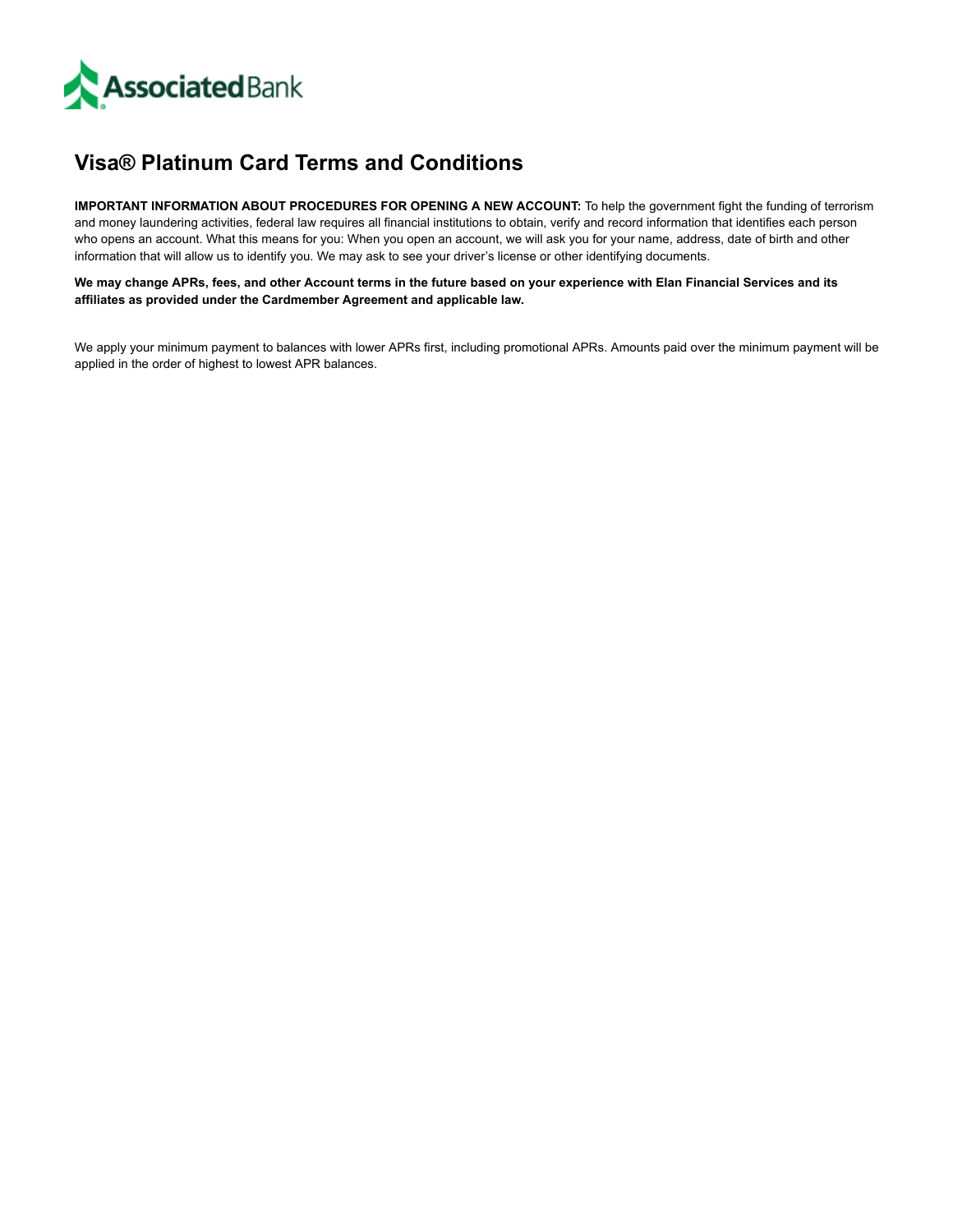| <b>Interest Rates and Interest Charges</b>  | <b>Visa® Platinum Card</b>                                                                           |
|---------------------------------------------|------------------------------------------------------------------------------------------------------|
| Annual Percentage Rate (APR) for            | Platinum: $0\%$ introductory APR for the first 12 billing cycles. After that,                        |
| <b>Purchases</b>                            | $10.49\%$ to $21.49\%$ based on your creditworthiness when you open your account.                    |
|                                             | This APR will vary with the market based on the Prime Rate.                                          |
| <b>APR for Balance Transfers</b>            | Platinum: 0% introductory APR for the first 12 billing cycles for balances transferred within 366    |
|                                             | days from account opening. After that,                                                               |
|                                             | 10.49% to 21.49% based on your creditworthiness when you open your account.                          |
|                                             | This APR will vary with the market based on the Prime Rate.                                          |
| <b>APR for Cash Advances</b>                | Platinum: 24.49%                                                                                     |
|                                             |                                                                                                      |
|                                             | This APR will vary with the market based on the Prime Rate.                                          |
| Penalty APR and When it Applies             | Not applicable                                                                                       |
| How to Avoid Paying Interest on             | Your due date is 24 - 30 days after the close of each billing cycle. We will not charge you interest |
| <b>Purchases</b>                            | on purchases if you pay your entire balance by the due date each month.                              |
| Minimum Interest Charge                     | If you are charged interest, the charge will be no less than \$2.                                    |
| For Credit Card Tips from the               | To learn more about factors to consider when applying for or using a credit card, visit the website  |
| <b>Consumer Financial Protection Bureau</b> | of the Consumer Financial Protection Bureau at http://www.consumerfinance.gov/learnmore              |
| Fees                                        | <b>Visa® Platinum Card</b>                                                                           |
|                                             |                                                                                                      |
| <b>Annual Fee</b>                           |                                                                                                      |
| Annual Membership Fee                       | <b>None</b>                                                                                          |
| <b>Transaction Fees</b>                     |                                                                                                      |
| <b>Balance Transfer</b>                     | Either 3% of the amount of each transfer or \$5 minimum, whichever is greater.                       |
| Convenience Check Cash Advance <sup>1</sup> | Either 3% of the amount of each advance or \$5 minimum, whichever is greater.                        |
| Cash Advance ATM                            | Either 4% of the amount of each advance or \$10 minimum, whichever is greater.                       |
| Cash Advance                                | Either 4% of the amount of each advance or \$10 minimum, whichever is greater.                       |
| Cash Equivalent Advance                     | Either 4% of the amount of each advance or \$20 minimum, whichever is greater.                       |
| <b>Overdraft Protection</b>                 | <b>None</b>                                                                                          |
| Foreign Transaction                         | 2% of each foreign purchase transaction or foreign ATM advance transaction in U.S. Dollars           |
|                                             | 3% of each foreign purchase transaction or foreign ATM advance transaction in a Foreign              |
|                                             | Currency                                                                                             |
| <b>Penalty Fees</b>                         |                                                                                                      |
| Late Payment                                | Up to $$37$                                                                                          |
| <b>Returned Payment</b><br>Overlimit        | Up to \$35<br><b>None</b>                                                                            |

**How We Will Calculate Your Balance:** We use a method called 'average daily balance (including new purchases)'. See your Cardmember Agreement for more details.

**Billing Rights:** Information on your rights to dispute transactions and how to exercise those rights is provided in your Cardmember Agreement.

The information about the costs of the card described in this application is accurate as of 02/2017. This information may have changed after this date. To find out what may have changed, call us at 1-866-951-1389 (we accept relay calls) or write to us at P.O. Box 6354, Fargo, ND 58125-6354.

<sup>1</sup>Not all products receive Convenience Checks.

**How Variable Interest Rates Are Determined**: After the introductory period, your interest rate is a variable rate and is determined by a combination of the Prime Rate (which may vary) added to a margin (which does not change). Because the Prime Rate may vary, your variable interest rate will go up or down if the Prime Rate changes. If you are granted an Account, the following rates on the Account are variable: Non-Introductory Purchase Rate; Non-Introductory Balance Transfer Rate; Cash Advance Rate. More information is available in the Cardmember Agreement.

**Notice to New York Residents:** You may contact the New York State Department of Financial Services by telephone at (800)3423736 or visit its website at [www.dfs.ny.gov](http://www.dfs.ny.gov/) for free information on comparative credit card rates, fees and interest-free periods.

**Notice to California Residents**: An applicant, if married, may apply for a separate account.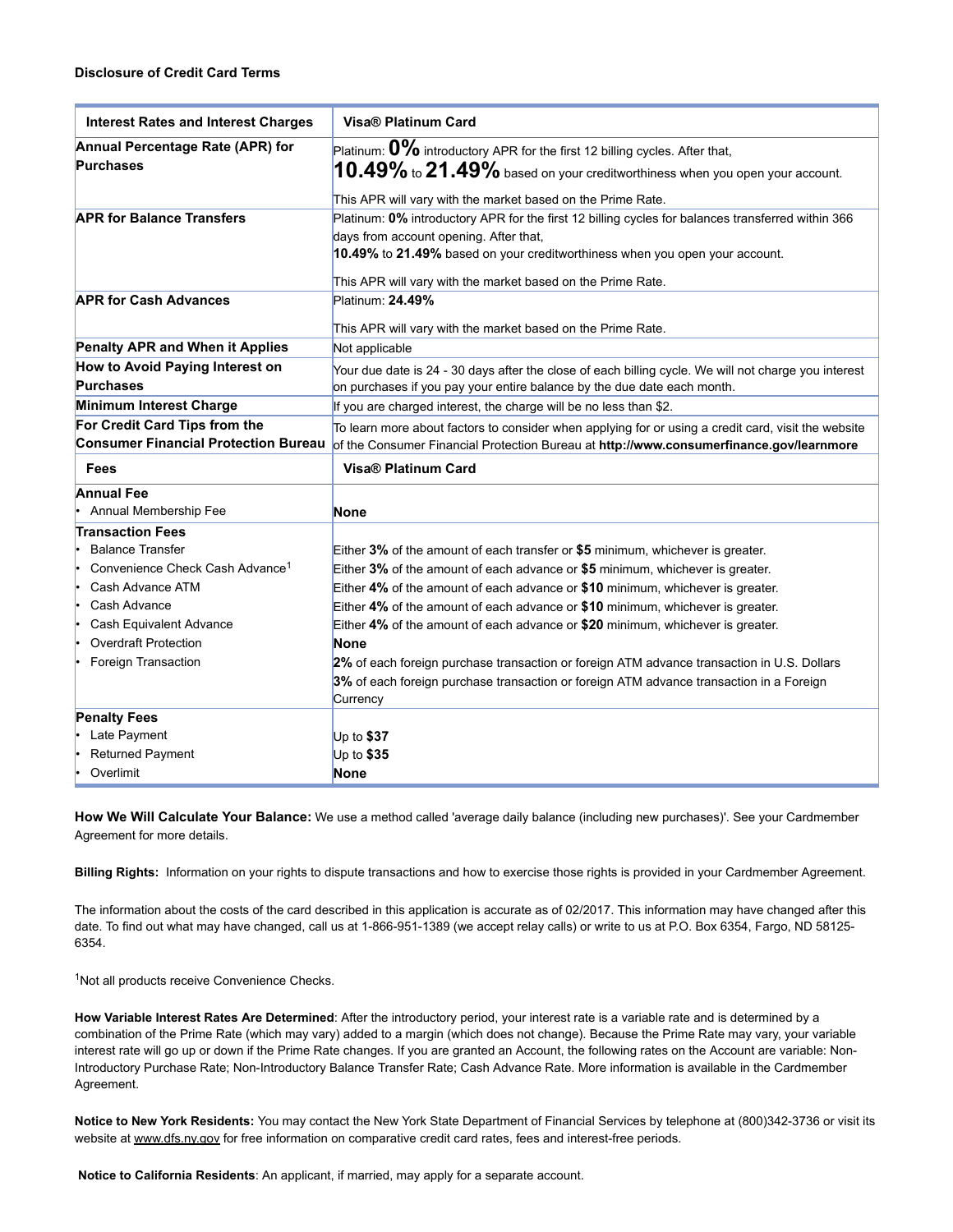**Notice to Married Wisconsin Residents:** No provision of any marital property agreement, unilateral statement under section 766.59 of the Wisconsin statutes or court decree under section 766.70, adversely affects our interest unless we, prior to the time the credit is granted or an open-end credit plan is entered into, are furnished a copy of the agreement, decree or court order, or have actual knowledge of the adverse provision. IF YOU ARE A MARRIED WISCONSIN RESIDENT, CREDIT EXTENDED UNDER THIS ACCOUNT WILL BE INCURRED IN THE INTEREST OF YOUR MARRIAGE OR FAMILY.

**Notice to Ohio Residents:** The Ohio laws against discrimination require that all creditors make credit equally available to all creditworthy customers, and that credit reporting agencies maintain separate credit histories on each individual upon request. The Ohio Civil Rights Commission administers compliance with this law.

## **IMPORTANT TERMS AND APPLICATION AGREEMENT**

By submitting this application, you understand and agree that Elan Financial Services ("we," "us" or "our"), as the creditor and issuer of your Account, will rely on the information provided here in making this credit decision, and you certify that such information is accurate and complete to the best of your knowledge. If we open an Account based on this Application, you will be individually liable (or, for joint Accounts, individually and jointly liable) for all authorized charges and for all fees referred to in the most recent Cardmember Agreement, which may be amended from time to time. We may request consumer credit reports about you for evaluating this Application and in the future for reviewing Account credit limits, for Account renewal, for servicing and collection purposes and for other legitimate purposes associated with your Account. Upon your request, we will inform you if a consumer report was requested and, if it was, provide you with the name and address of the consumer reporting agency that furnished the report. By providing us with a telephone number for a cellular phone or other wireless device, including a number that you later convert to a cellular number, you are expressly consenting to receiving communications—including but not limited to prerecorded or artificial voice message calls, text messages, and calls made by an automatic telephone dialing system—from us and our affiliates and agents at that number. This express consent applies to each such telephone number that you provide to us now or in the future and permits such calls for non-marketing purposes. Calls and messages may incur access fees from your cellular provider. By submitting this application, you also agree that we may verify your employment, income, address and all other information provided with other creditors, credit reporting agencies, employers, third parties and through records maintained by federal and state agencies (including state motor vehicle departments) and waive any rights of confidentiality you may have in that information under applicable law. You agree that, in order to open and administer the Account that may be established as a result of this Application, we and the correspondent financial institution that solicited this Application may share certain information about you and your ongoing Account activity. By submitting this application, you certify that you read and understood the disclosures here and you agree to the terms of this Application.

## **Overdraft Protection:**

Overdraft Protection helps protect your Associated Bank checking account designated below from overdrafts by having cash automatically advanced to that checking account from your Associated Visa® Card Account, provided by Elan Financial Services. To obtain Overdraft Protection, this portion of the application must be completed and signed.

## **Overdraft Protection Terms and Conditions:**

When your Available Balance in your Associated Bank Checking Account is not sufficient to cover items and transactions presented for payment on any business day, Associated Bank will automatically obtain an Overdraft Protection Advance from the designated Associated Visa Card Account, subject to the following conditions:

1. Regardless of the actual amount needed to cover the overdraft for that business day, the minimum amount of each automatic advance transferred to Associated Bank for Overdraft Protection will be in increments of \$100.00. The actual amount of the automatic transfer requested by Associated Bank will be in the nearest \$100.00 increment above the total overdraft amount for that business day.

2. Any transfer will post as an Overdraft Protection Advance and be treated as a Cash Advance drawn on your Associated Visa Card, and each advance will accrue periodic rate finance charges and fees according to the terms of your Cardmember Agreement then in effect for your Associated Visa Card Account. See Terms and Conditions in the Cardmember Agreement for complete information about periodic rate finance charges and fees for Cash Advances made from the Associated Visa Card Account.

3. Associated Bank overdraft protection transfer fees may also apply. Please refer to the Associated Bank Consumer Deposit Account Fee Schedule for details. Associated Bank, N.A. is a Member FDIC.

4. Associated Bank will not be obligated to pay an item or transaction that would overdraw the Associated Bank Checking Account by more than the total available funds in the checking account and credit available in your Associated Visa Card Account. The availability of funds advanced for Overdraft Protection from your Associated Visa Card Account is subject to the terms and conditions of the Cardmember Agreement, as amended from time to time. Note: If you use your Associated Bank debit card at an ATM or point-of-sale and do not have a sufficient available balance in your Associated Bank Checking Account to cover the transaction, the transaction may be declined; even if you have a sufficient Cash Advance limit under your credit card for an Overdraft Protection Advance to the Associated Bank Checking Account.

5. You understand and agree that your overdraft protection will be terminated automatically, without notice to you, if either of the designated accounts is closed for any reason by any party.

6. Advances for Overdraft Protection may be referred to as either "Overdraft ProtectionAdvances" or "Financial Institution Cash Advances" in the Cardmember Agreement,account disclosures, and periodic statements.

The creditor and issuer of these Cards is Elan Financial Services, pursuant to separate licenses from Visa U.S.A. Inc., MasterCard International Incorporated, and American Express. MasterCard is a registered trademark of MasterCard International Incorporated. American Express is a federally registered service mark of American Express.